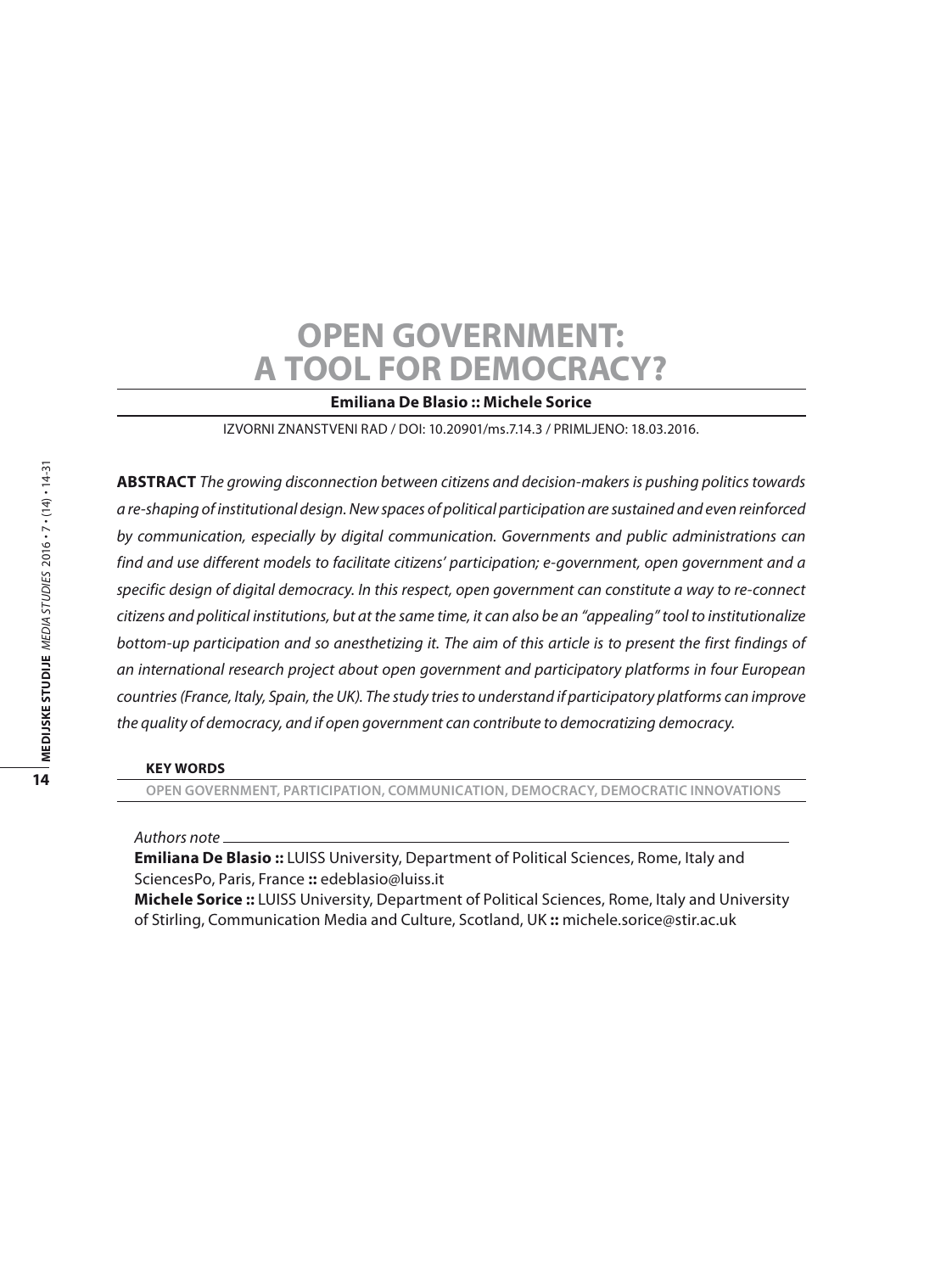## **DISSATISFIED DEMOCRACY**

Contemporary democracies have developed into party democracies. Political parties, "the key institutions of democratic governments," in the words of Richard S. Katz, have held "a number of key functions in governing process, including mobilization and channelling of support, formulation of alternatives, recruitment and replacement of leadership, and, when in power, implementation of policy and control over its administration" (1987: 37).

The end of the twentieth century brought to light a number of problems and challenges for party governments, to the extent that Giovanni Sartori talked about "the era of confusion of Democracy" (1987: 3). Max Kaase and Kenneth Newton speak explicitly of the "crisis of democracy", with "reference to the disenchantment of citizens with political parties, the emergence of anti-party attitudes, and the growing incidence of more general dissatisfaction and anti-establishment attitudes" (1995: 150, also cited in Morlino, 2011: 210).

In such *disaffected democracy* (Pharr and Putnam, 2000) contemporary parties failed in performing their core representational and governmental functions linked to the transmission of political demand (Easton, 1965). The gradual disaffection of citizens in political life and the consequent decrease in the degree of social participation are accompanied by new types of relationships between parties and citizens. Peter Mair (2000) introduces the expression *partyless democracy* to stress the progressive erosion of ties (or cleavages, in the words of Lipset and Rokkan, 1967) of parties' legitimation and the rise of the "plebiscitary model of leadership and representation" (Fishkin, 1991: 46).

This trend led to the affirmation of political figures defined by Sergio Fabbrini as *democratic princes* (1999), whose "personalization of power" meant the shift of loyalty from parties to candidates and the consequent strengthening of the public role of the leader. The weight of individual actors in the political process increased over time (Rahat and Shaefer, 2007), with personalized structure of power. A refurbished plebiscitary leadership, which finds its roots in the processes of *mediatisation* of political life, with political systems "influenced by and adjusted to the demands of the mass media in their coverage of politics" (Asp, 1986: 359), whose main effect is the decline of "the capacity of political actors to act according to the interests and desires of citizens" (Dalton, 2000: 25).

The problem that strongly emerges here is that of *democratic quality,* as theorized by Larry Jay Diamond and Leonardo Morlino (2005), especially in regards to the fundamentals of *political participation.* Leonardo Morlino identifies a paradoxical consequence in this context of

*declining parties: on the one hand, there is still an individual need for the external control of reality, as well as a desire for a 'secondary control', but on the other hand the parties no longer offer a credible response in terms of their organization, identification, and ideologies* (2011: 133).

While party membership is declining and citizens become more and more disenchanted with traditional forms of participation, democratic innovations give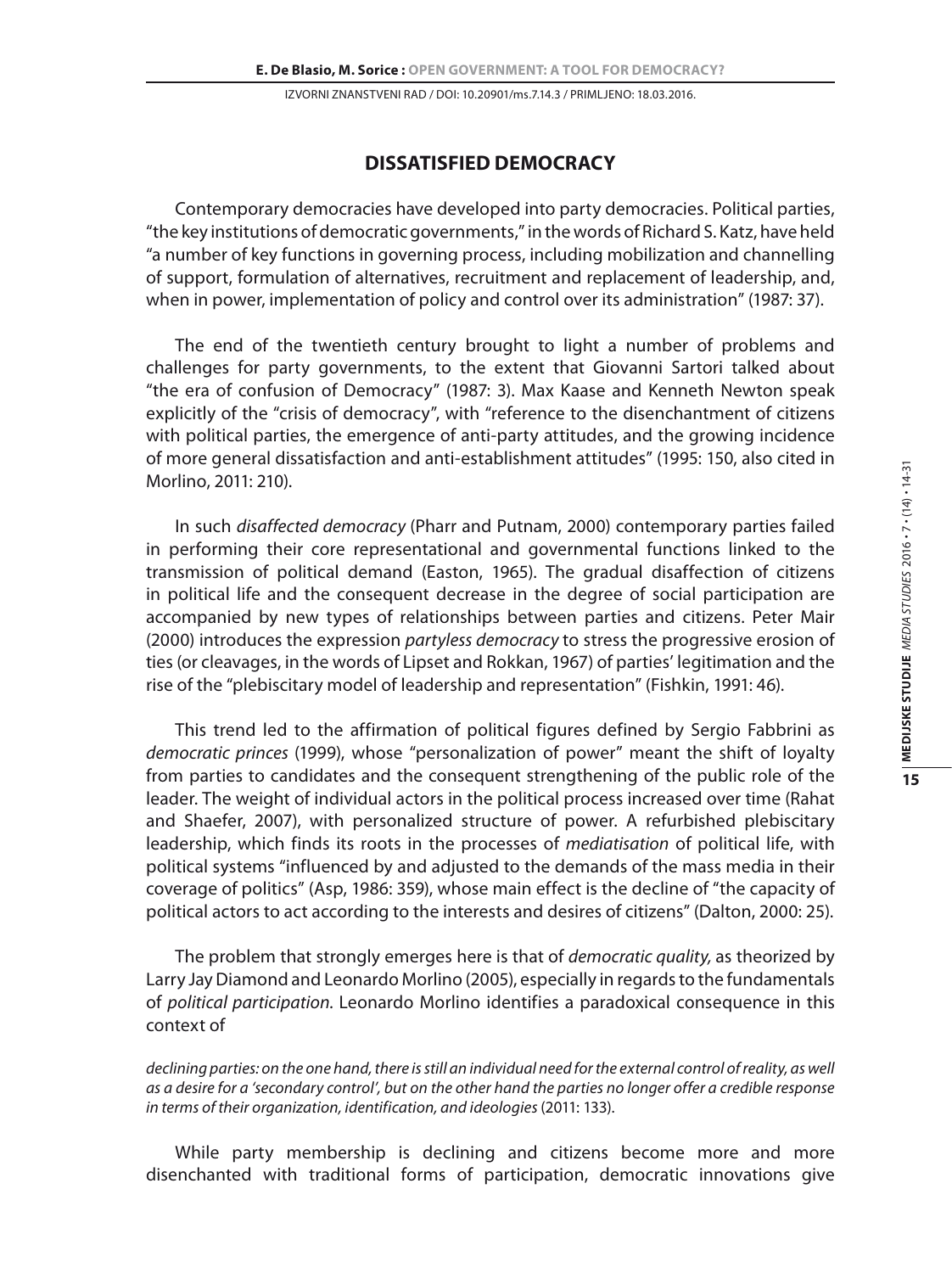citizens the opportunity to influence political decision-making in an institutionalized setting of deliberative or direct democratic procedures. Participatory practices such as deliberative polls, participatory budgeting, the different types of mini-publics and so on, have the potential to respond to the deficits of the representative democratic system and thus contribute to its legitimacy. In fact, one of the implicit assumptions of democratic innovation is that a more active and massive citizens' participation is not only desirable, but that it constitutes the essential dimension so that a democracy can respond effectively to what we commonly call democracy or, in a more precise way, it can be consistent with the normative definitions of democracy. At the same time, however, the idea of democratic innovation tends to reject (or to deviate from) too normative definitions of democracy, since it stems from the practices of participation and not by a predetermined model of "desirable" democracy. Ian Shapiro (2003), in this regard, has effectively highlighted the deep gap between the normative theories (seeking to justify and legitimize democracy as a system of government) and explanatory theories (who seek to describe and understand the dynamics of the democratic system). Just out of the impasse represented by the gap between normative theories and explanatory ones, Morlino (2011) proposed to adopt a different analytical perspective, introducing the concept of quality of democracy. For the purposes of this paper when we speak about democratic innovation and collaborative governance we are referring to four main variables: a) specific procedures; b) means of collaborative governance; c) the adoption of participatory platforms (the Internet) and, finally, d) a more or less defined direct democracy.<sup>1</sup> These variables are also used to explain the concept of "open government," which is theoretically different from democratic innovation, but frequently overlaps with the latter concept.

The expression *open government* has relied deeply on an extensive debate about models of governance and decision-making for the last twenty five years (Crouch, 2011). A traditional definition of open government is based on transparency, access to information and accountability, but in recent times the concept has begun to be stretched further (Clarke and Francoli, 2014). As a point of reference, we can highlight two official documents defining it: in November 2009 European governments agreed on the Malmö Ministerial Declaration on e-Government, affirming that public administrations must be "open, flexible and collaborative in their relations with citizens and businesses." In December 2009, US President, Barack Obama, launched the Open Government Initiative, whose "principles of transparency, participation, and collaboration form the cornerstone of an open government." In particular, open government is thought to be challenging previous models of the public sector's agency and structure, such as the bureaucratic State and the New Public Management (Hood and Peters, 2004; Pollitt and Bouckaert, 2004), by defining new forms of relationship among government, citizens and digital technologies<sup>2</sup>.

 $<sup>1</sup>$  The term collaborative governance refers to forms of cooperative management of public policies, through participatory</sup> tools: the best known example (and also most studied) of cooperative governance is the so-called "participatory budget".

<sup>2</sup> We have also to underline that the strong persistence of the New Public Management (NPM) paradigm has partially contributed to the semantic shifting from "government" to "governance," but at the same time it hindered the establishment of a collaborative governance approach, at least in some countries like the UK (and partially in Italy); on the opposite side, in countries like France, with a strong tradition of democratic participation and organized movements, collaborative governance was more easily established, despite (or perhaps because of) the presence of a strong central state. In other words, the abandonment of the NPM paradigm, partly happened in the UK since the first Blair government, facilitated experiences of deliberative democracy, but not necessarily in the frame of collaborative governance; on the opposite side, in France, collaborative governance has been established over traditions of participation and some formal institutions, such as that of "public debate" (*débat public*).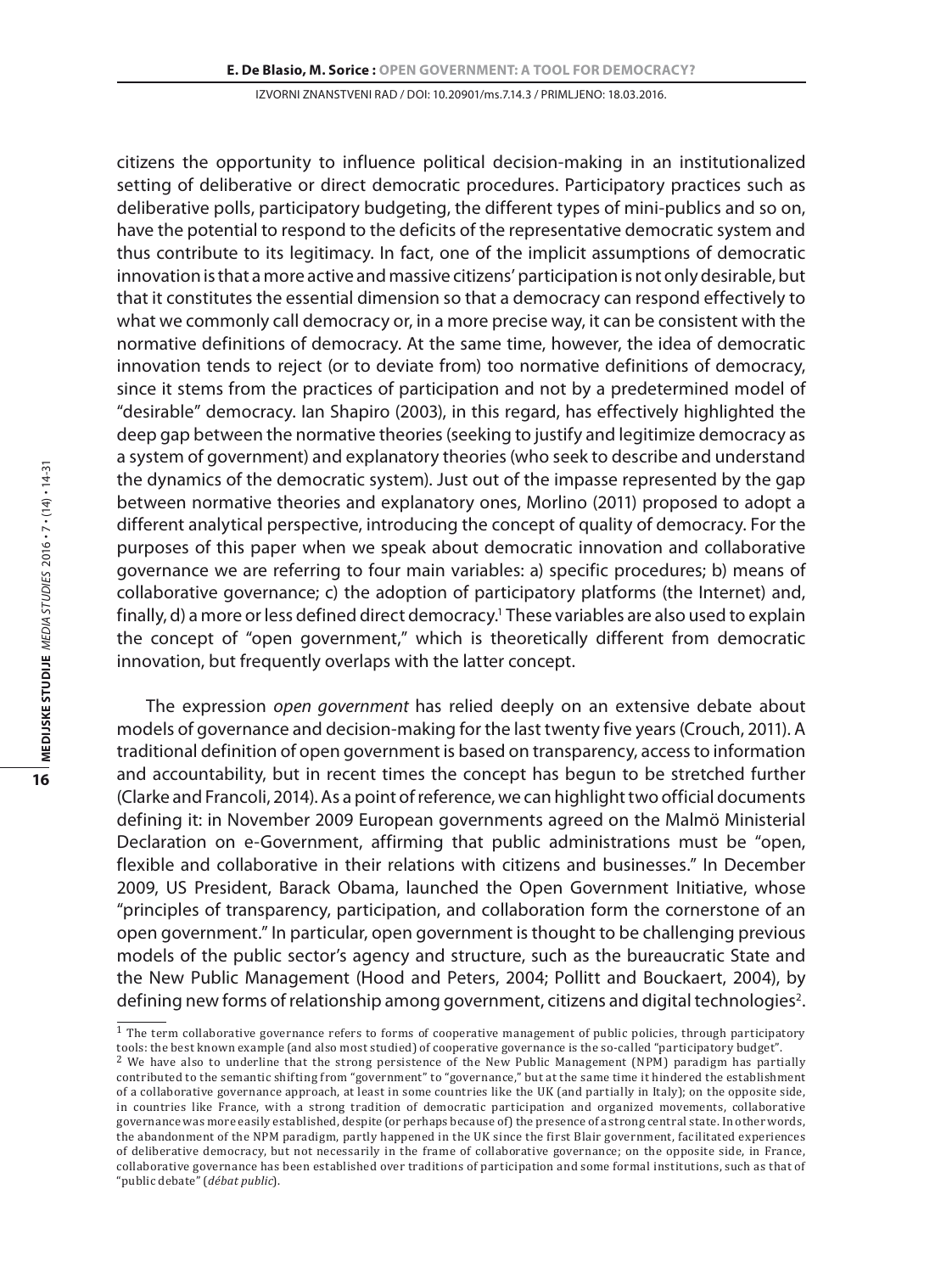# **Open Government: between Efficiency and Participation**

One of the rhetorical arguments that accompanied the advance of neoliberalism<sup>3</sup> – or, more correctly, its resistance to the crisis it had itself provoked (Crouch, 2011) – found its strong points in two keywords: 1) quantity, and 2) efficiency.

The concept of *quantity* is closely linked to that of "accumulation," but unlike the latter, it does not only involve the economic sphere. In does in fact relate to the need for a wide range of services, or rather an ample quantity of services, although this is actually just in theory. Consider, for example, the provision of complex services with high business costs, such as the exploitation of groundwater or energy supplies: entering the market involves facing strong competition, although this is not necessarily true because – precisely because of the costs and the know-how required – only a very few large companies are in a position to compete. Moreover, winning a contract means acquiring the right to a long-term concession (usually 20-25 years), which then becomes a *de facto* monopoly. In practice, a large *quantity of competitors* does not lead to greater consumer choice, but simply to increased opportunities for just a few corporations and to the re-establishment of a monopoly (a private rather than a state monopoly).

The concept of *efficiency*, however, is often defined through its temporal dimension; according to this definition, an efficient state would be one in which there is a very short reaction time between making policy proposals and carrying them out. In short, a state with rapid, effective decision-making procedures that are often legitimized by the spectacle of rules of the so-called "audience democracies" (Manin, 1995). An efficient state therefore requires a strong executive at the centre and has no need for the red tape of parliamentary procedures: this leads to the idea that parliaments should reduce their competencies (or perhaps even disappear or be replaced by more "lightweight" institutions).

In actual fact, these two concepts, though necessary for the development and affirmation of neoliberal ideology, are a long way from the idea of democracy as a political space capable of effectively meeting the needs, requirements and projects of its citizens. Democracy needs neither the imperfect competition that generates monopolies nor frantically reduced decision-making times; what it really needs is to see a growth in its own qualities, or rather in its responsiveness*.* In some theoretical perspectives – such as the New Public Management Approach – open government is used as a tool to replace the need for government and political debate with the rhetorical storytelling of "governance" (which is very often interpreted as a mere "collection" of public policies). This rhetorical use of the word "governance" is supported by the ideological use of the concept of efficiency.

 $^3$  Here, we refer to neoliberalism as it has been defined, among others, by Crouch, 2003, 2011; della Porta, 2013; Streeck, 2014.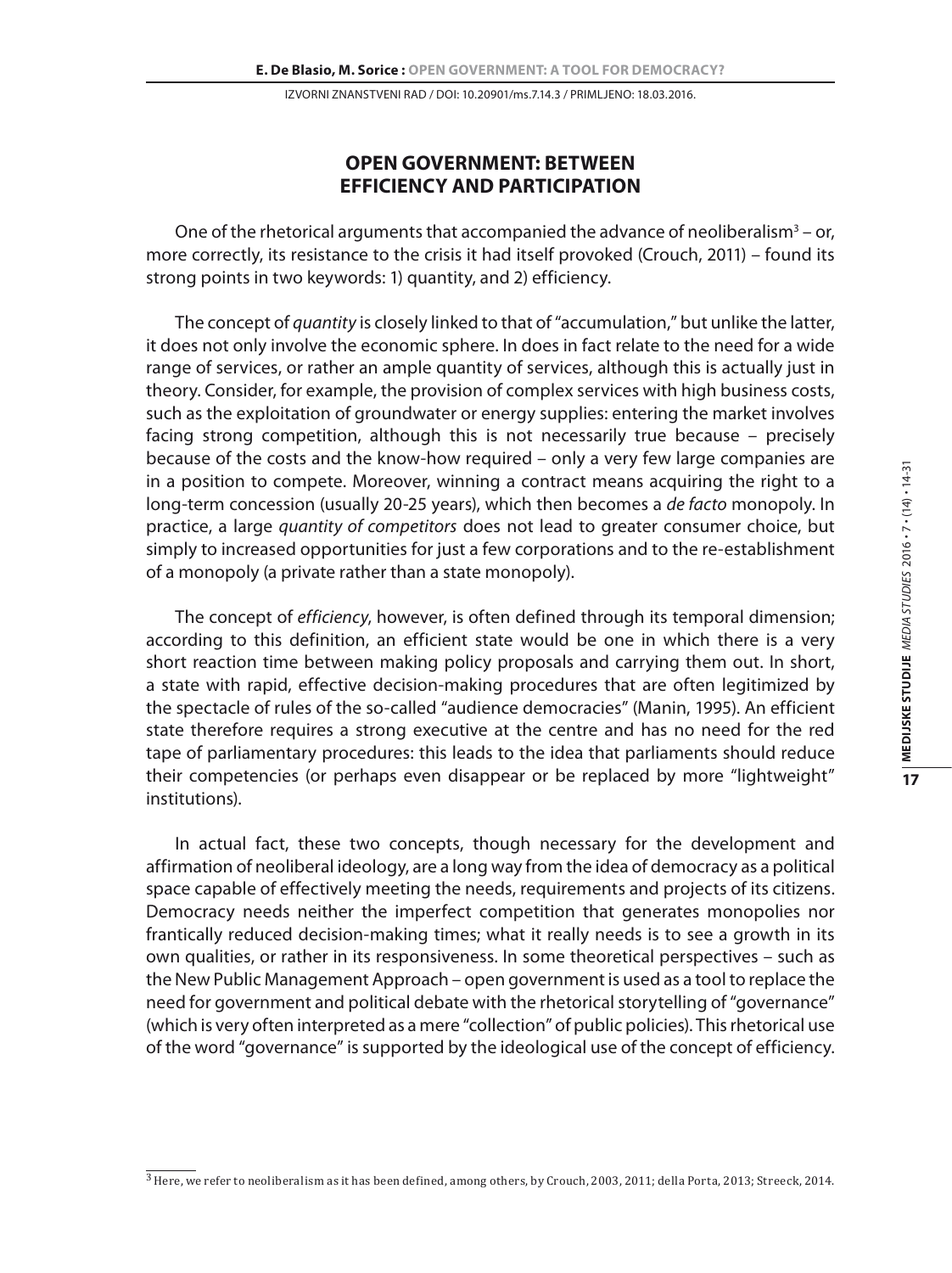## **Open Government and Participation**

Since its earliest appearances in official discourses, policy programs and academic articles, open government has been defined by comparing it with previous models of administrative structure and agency. In particular, Beth Simone Noveck (2010) identified the core driver of change in *openness* vs*. closeness*: she juxtaposes open government to the closed, highly hierarchical and monolithic model of decision making that has served as a distinctive feature of bureaucratic systems since the description given by Max Weber (Weber, 2002). Having in mind the example of Barack Obama's 2008 electoral campaign, Noveck claims that with the advent of collaborative practices through the Internet, theories of direct and deliberative democracy regained their strength, sustained by a network approach to the study of society and organizations (Castells, 1996). Stephen Osborne (2010) takes this argument further, observing the emergence of a "networked governance" or "new public governance" rooted in government's ability to form communities and networks with private actors and citizens.

In effect, the bureaucratic state has already been challenged by the latter: the New Public Management doctrine spread across the world since the late 1970s and 1980s, especially in (but not limited to) the United States, the United Kingdom and several other countries,<sup>4</sup> while the doctrine has been implemented less in most European countries (Osborne, 2010; Mulgan, 2014). It found a fertile ground in the context of administrative change driven by four "megatrends:" (1) the willingness to decrease public spending and staffing; (2) the shift towards privatization, quasi-privatization and subsidiarity between public and private actors; (3) the increasing use of automation and ICT; and (4) the process of the internalization of policies and of policy coordination at a supra-national level.

Since the mid 1990s and with more insistence through the 2000s, scholars increasingly started to talk about the New Public Management (NPM) being overcome. For example, Robert Denhardt and Janet Vinzant Denhardt (2000) wrote about a "New Public Service" rooted in theories of participatory and deliberative democracy; Archon Fung and Eric Olin Wright (2001) described cases of "empowered participatory governance;" Christopher Hood and Guy Peters (2004) claimed for the "middle aging" of NPM becoming paradoxical and generating unintended consequences; Patrick Dunleavy et al., (2005) asserted the death of NPM and observed the emergence of a "Digital Era Governance;" Stephen Osborne (2010) proposed the "networked governance" or "new public governance," as already cited. As this incomplete list suggests, a part of the scientific community has detected a crisis in the hegemony of NPM, and as a result become in favour of other models.<sup>5</sup>

<sup>4</sup> The most important reason why New Public Management settled especially in United States and United Kingdom is that in such countries the neoliberal approach in economics has always been particularly strong. As Colin Crouch explained, NPM is part of a neoliberal approach to the economy and to the organization of the relationship between the State and the citizenry that stresses some of the propositions of classical liberalism, in particular the limitation of public intervention in the economy, pushing it towards more radical positions, such as the privatization of services and the transformation of all social relationships, including the concept of citizenship, by adopting an economic model (Crouch, 2011).

<sup>5</sup> Notwithstanding, there are also some relevant exceptions: for example, Helen Margetts and Patrick Dunleavy (2013) account for the persistence of NPM helped by the austerity policies. Colin Crouch (2011) and John Michael Roberts (2014) have also expressed similar thesis. We have also to cite the insurgence of the Public Value Approach as an alternative to NPM.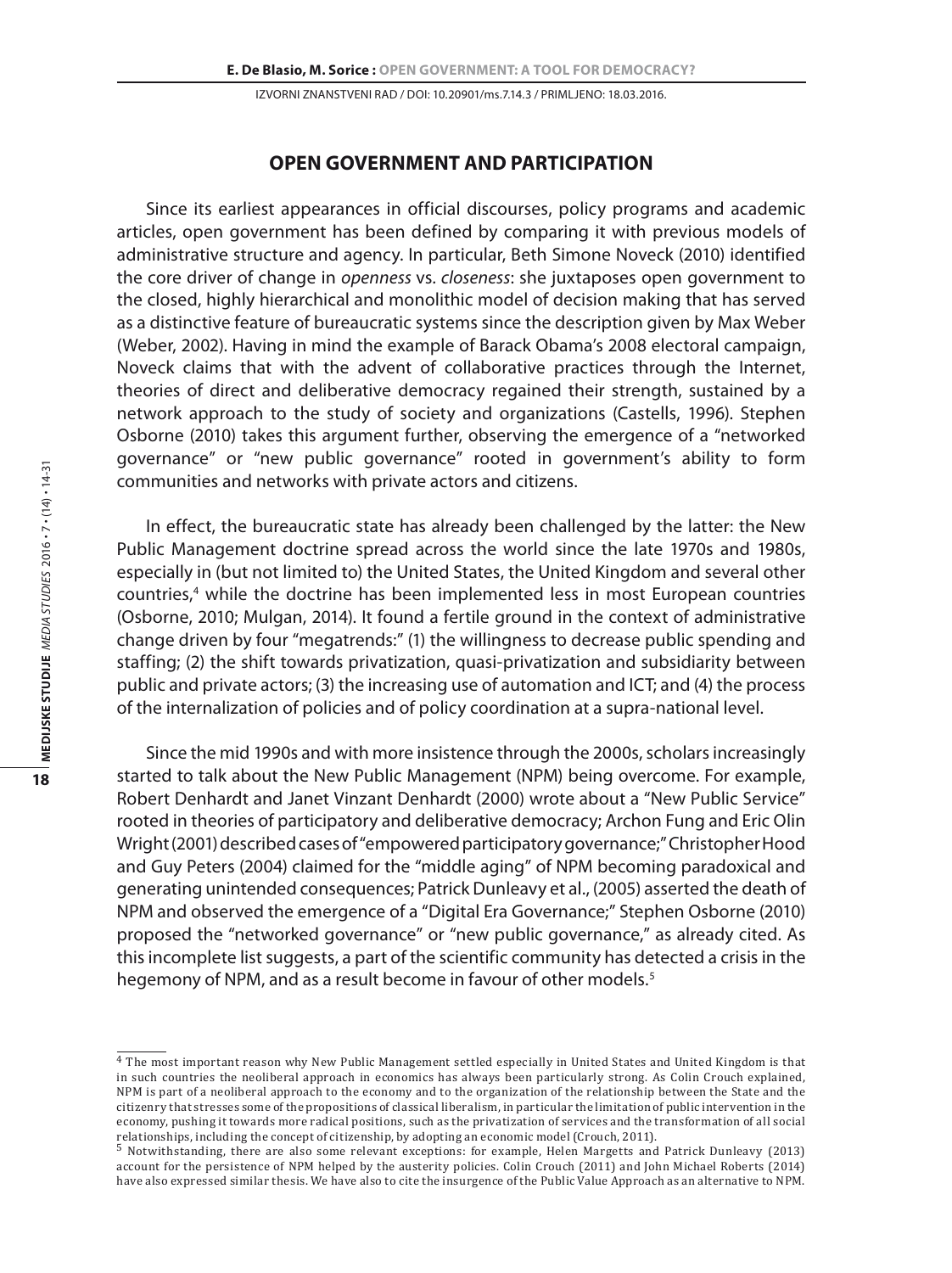In particular, as Lisa Blomgren Bingham (2010) claimed, open government programs (especially the White House "open government initiative") rely heavily upon the collaborative governance model, insofar as they aim to involve actors like citizens, private companies and non-profit organizations in the policy-making process, through both inperson and online methods. In defining the concept of collaborative governance, Chris Ansell and Alison Gash (2007) stress six points:

- > Public agencies and institutions are the primary promoter of collaborative practices, in the sense that collaborative governance remains a way of exercising public authority;
- >Multiple non-state stakeholders are involved in the process, either in the form of associations representing relevant interests (associational multi-stakeholderism) or through the direct participation of interested and affected individuals;
- Participants have a real decision-making power and are not merely consulted; >
- >Collaboration has a formal framework, distinguishing it from informal networks and interests groups;
- The process is oriented to reach the consensus of participants (although full consensus is > difficult to achieve) as opposed to authoritative decision-making;
- The goal is the formation of public policies or the management of public resources. >

In collaborative governance, the process of governing is thus articulated in a network of actors who are partners in decision-making: the state can be best conceived as a platform (O'Reilly, 2010) providing resources, rules and skills in order to build a "facilitating framework" for all the other stakeholders to collaborate (Dunleavy et al., 2005). In addition to citizens and the government, another actor gains importance in contemporary collaborative governance: online participatory platforms can in fact serve as tools helping both citizens and institutions sustain a continuous dialogue, share knowledge and competences, and foster collaborative processes (De Blasio, 2014).

|                         | <b>Bureaucratic State</b>                                                                      | New Public Management Open Government (or                                                                      | <b>Collaborative Governance)</b>                                                      |
|-------------------------|------------------------------------------------------------------------------------------------|----------------------------------------------------------------------------------------------------------------|---------------------------------------------------------------------------------------|
| Government              | Structure: unitary,<br>hierarchical and<br>professional<br>Agency: dominance<br>of rule of law | Structure: flexible and<br>fragmented (autonomous<br>units)<br>Agency: managerial and<br>private-sector models | Structure: network<br>Agency: government as<br>platform and facilitating<br>framework |
| Citizens                |                                                                                                | External counterparts Customers and clients                                                                    | Partners                                                                              |
| Digital technology n.a. |                                                                                                | e-government, e-service<br>delivery                                                                            | Participatory platforms to<br>dialogue and collaborate                                |

## Table 1. **Actors and models of governance**

Source: Original elaboration

We think that open government should be considered as a policy agenda that looks towards models of deliberative democracy and collaborative governance for the best possible means of implementation, while remaining a policy that can also be adapted to other models of administration. As a governance model, it enhances transparency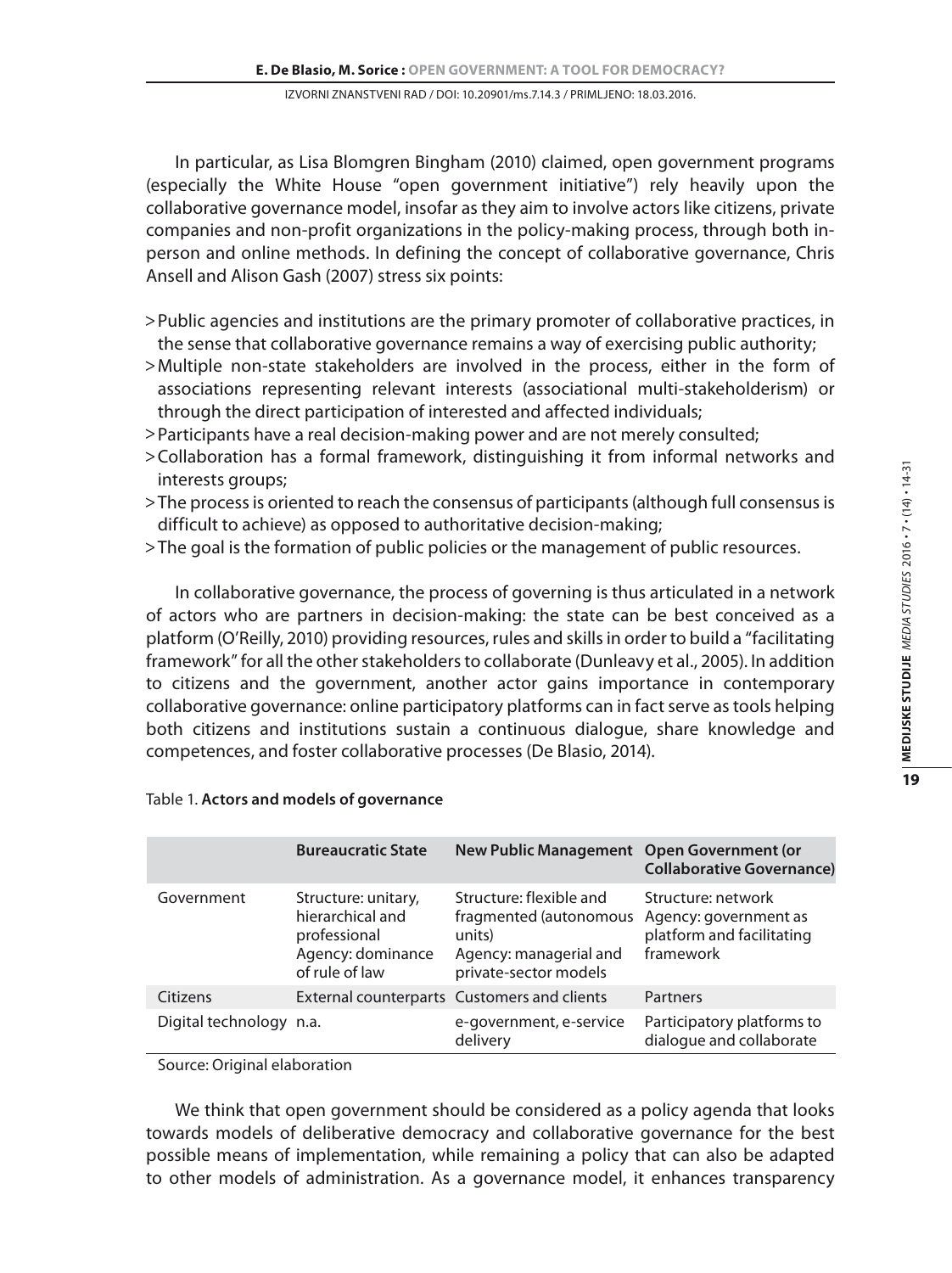through horizontal accountability mechanisms (Mulgan, 2014), such as the disclosure of public data (and recently, open data), the provision of tools to discuss and debate with administrators, while extending monitoring and enforcing powers of citizens. Participation can be achieved at increasing degrees: public consultations are just the first step for a fully shared decision-making. Deliberative arenas such as citizens' assemblies, citizens juries and public debates stand in an intermediate realm, because they open to a higher degree of participation than mere consultation, but still do not ensure that they are going to influence policy. Finally, collaboration can be actualized in three dimensions (De Blasio, 2014; Sorice, 2014): horizontal procedures involving multiple stakeholders; transversal policies shared by multi-level institutions such as supra-national, national, regional and local governments; and circular subsidiarity, notably in the form of public-privatecivic partnerships and "collaborative administration." Hence, open government can be conceived as a progressive stage model, from the access to information (in transparency) to full collaborative governance, in which the power of decision-making is symmetrical among all the participants (Table 2).

| <b>Variables</b> | <b>Dimensions</b>              | <b>Examples</b>                                             |
|------------------|--------------------------------|-------------------------------------------------------------|
| Transparency     | Information and open data      | Open data portals                                           |
|                  | Training programs              | Digital inclusion policies                                  |
|                  | Public policies monitoring     | Follow-the-money, access to information                     |
| Participation    | Consultation                   | On line consultation                                        |
|                  | Deliberative arenas            | Public debates, on line forums                              |
|                  | Co-decision of public policies | Co-drafting, consensus-oriented procedures                  |
| Collaboration    | Horizontality                  | Multi-stakeholderism                                        |
|                  | Transversality                 | Multi-level governance                                      |
|                  | Collaborative governance       | Public-private-civic partnership,<br>Shared decision-making |

#### Table 2. **Variables and dimensions of open government**

Source: Démocratie Ouverte, www.democratieouverte.org; De Blasio, 2014.

As a policy agenda, open government is composed of three variables or issues (transparency, participation and collaboration) and pays strong attention to the role of digital technologies in democratic processes. Although with relevant differences, this agenda indeed finds some common roots in the NPM ideal type<sup>6</sup> (Table 3): in particular, NPM's approach to transparency emphasizes the accountability for results and the measurement of performance (Hood, 1991; Mulgan, 2014), while collaboration is exemplified in public-private partnerships and the "openness" to privatize administrative activities and to import market-style mechanisms (Hood, 1991; Osborne, 2010; Roberts, 2014), and the use of digital technology is mostly confined in a managerial logic of service provision (Reddick, 2011). Public participation in a deliberative perspective is somewhat neglected from the NPM agenda: basic feedback channels and direct democracy tools are only accepted as long as they provide insight into customer satisfaction (Hood, 1991).

6 Although we acknowledge that NPM is a highly fragmented "cluster of phenomena" (Osborne, 2010) rather than a coherent doctrine, we treat it as an ideal type (using the Weberian concept of ideal type).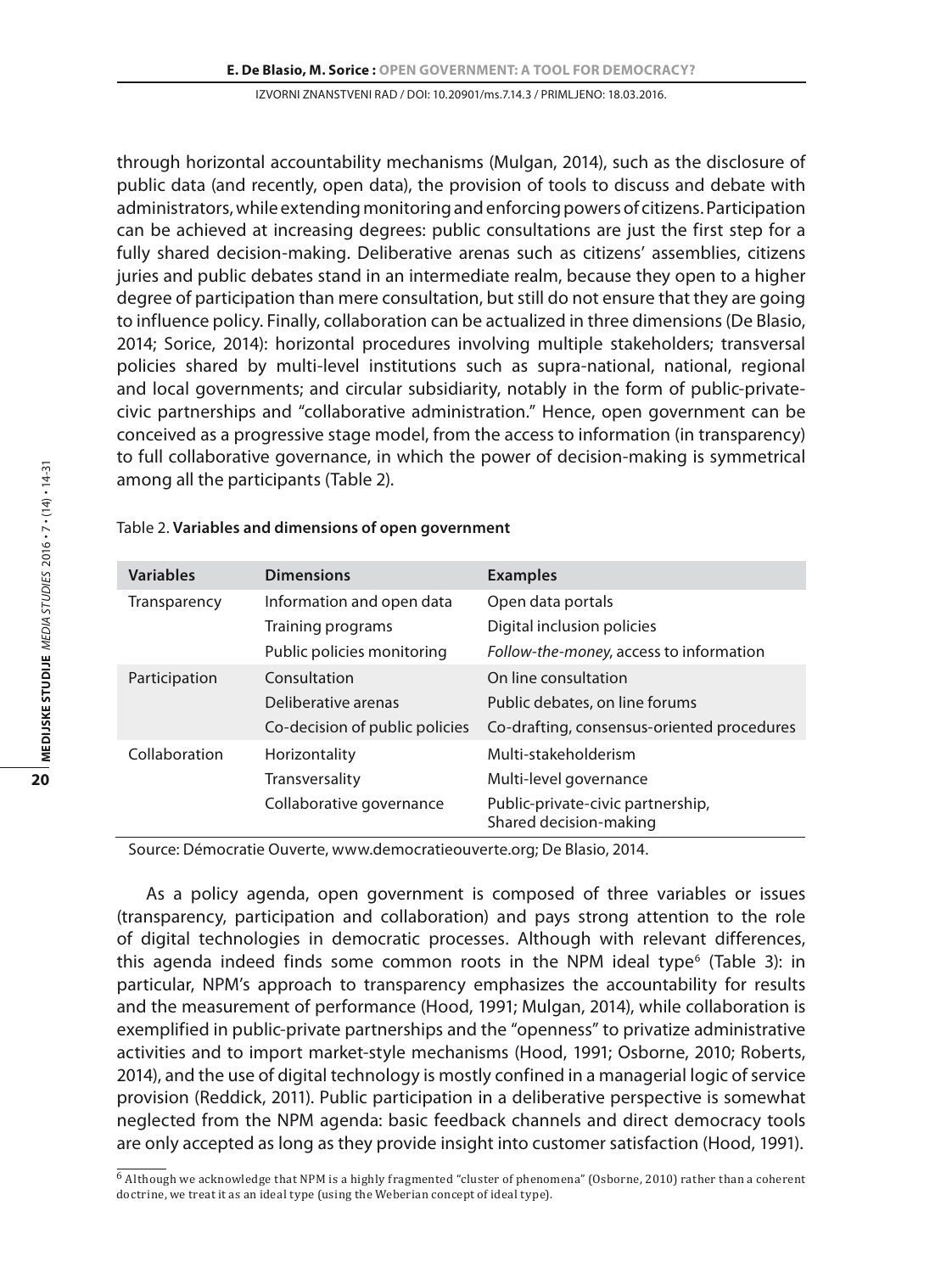### Table 3. **Comparison between NPM and open government.**

| <b>New Public Management</b>                                                                                                                                | <b>Variables</b>   | <b>Open Government</b><br>(or Collaborative Governance)                                                                                                                                                          |
|-------------------------------------------------------------------------------------------------------------------------------------------------------------|--------------------|------------------------------------------------------------------------------------------------------------------------------------------------------------------------------------------------------------------|
| Accountability for results,<br>Measurement of performance<br>(Hood, 1991; Osborne, 2010;<br>Mulgan, 2014)                                                   | Transparency       | Horizontal accountability<br>Disclosure (open data),<br>Debate (civic skills),<br>Enforcement (monitoring)                                                                                                       |
| Citizens as customers and clients;<br>Feedback as measurement of<br>performance;<br>Direct democracy to<br>counterbalance elitist character<br>(Hood, 1991) | Participation      | Consultation (conservative),<br>Deliberation (innovative),<br>Co-Decision (citizens as equal<br>partners)                                                                                                        |
| Market-style mechanisms<br>(Hood, 1991; Osborne, 2010);<br>Public-private partnership<br>(Roberts, 2014)                                                    | Collaboration      | Networked governance<br>(Osborne, 2010);<br>Collaborative governance (Ansell<br>and Gash, 2007; Bingham, 2010);<br>Public-private-civic partnership,<br>circular:<br>State-platform approach<br>(O'Reilly, 2010) |
| Managerial model of<br>e-government (Reddick, 2011);<br>e-service delivery                                                                                  | Digital technology | Consultative and participatory<br>models of e-government<br>(Reddick, 2011);<br>Digital democracy                                                                                                                |

Although all four variables of the open government agenda are interpreted in different ways, participation, collaboration and digital technology are the most challenging areas, because they imply a strong reform of public administration, whereas transparency goals (the disclosure of open data, the tools to debate and to monitor) can be easily achieved even without a major restructuring of government activity. Moreover, transparency is the only variable indicated in the earliest accounts of open government, dating from the 1950s, whereas participation, collaboration and digital technologies entered policy documents only in recent years (Clarke and Francoli, 2014). For those reasons, we would expect to find in different national policies more variance in the areas of participation, collaboration and digital democracy than in transparency.

# **Methodological Framework**

Our basic research question seeks to understand how open government is framed and used in the four countries we have been studying. It is also important to understand what variables are implied in the design of the participatory platforms in each country. In order to answer to our research questions, we adopt a comparative perspective focusing on four crucial cases in European countries, following the most similar/most dissimilar logic (Morlino, 2005; Engeli et al., 2014): the cases – as said – are France, Italy, Spain, and the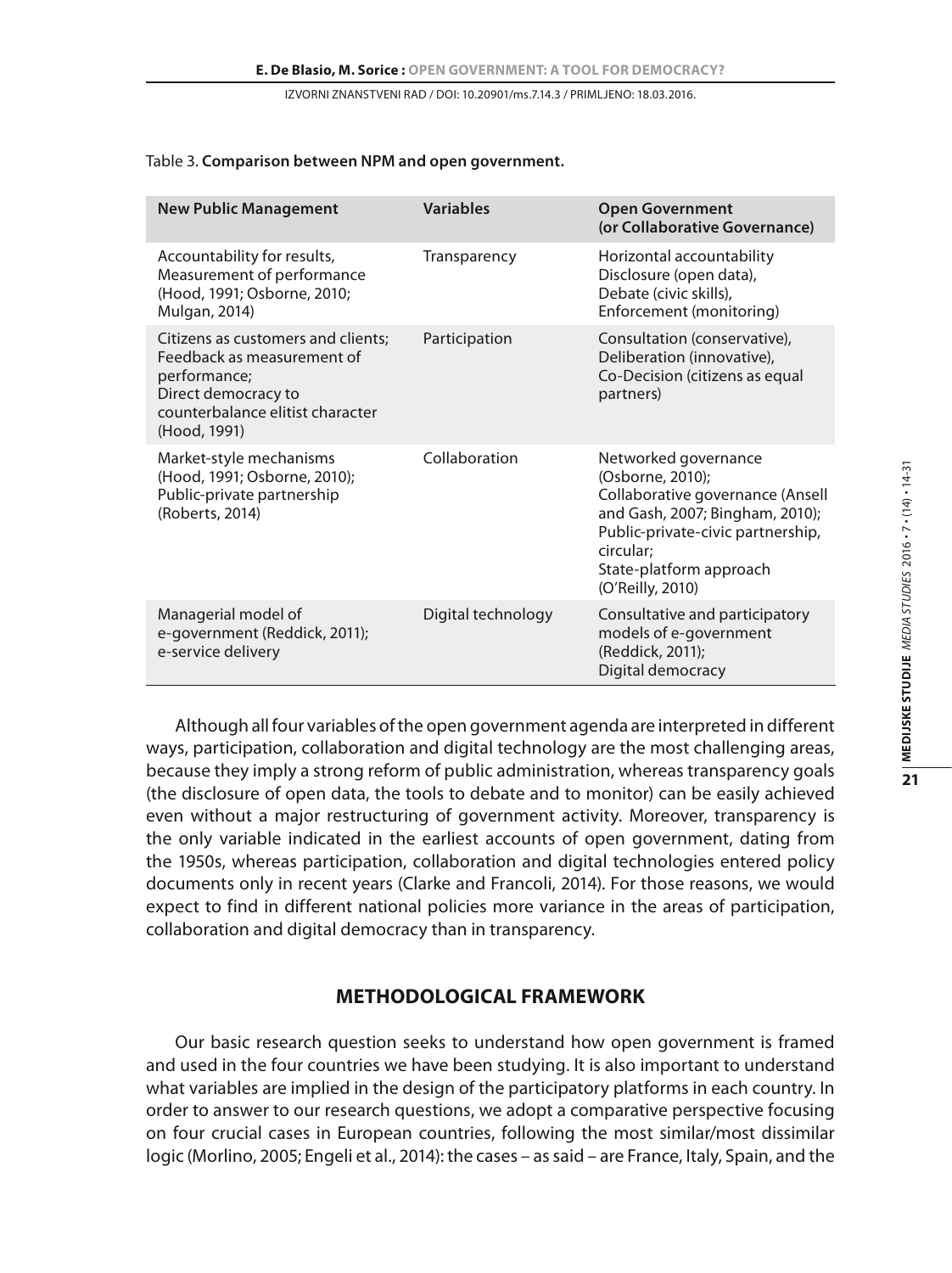UK. The dataset consists of a collection of three policy documents per country, selected on the grounds that each document represents a most common denominator, as they are derived from international, multilateral commitments:<sup>7</sup> the national Digital Agenda Plans and the reuse of public sector information regulation derive from European Union commitments (absorbing respectively the European Digital Agenda and the directive 2013/37/EU on reuse of Public Sector Information)<sup>8</sup>, and the third document is the latest active *Open Government Partnership Action Plan* at the time of writing (July 2015).

Since our interest is in describing and analysing the different meaning and policy framing of open government among the selected countries, we have chosen an interpretive approach which considers policies as texts and communities of practices (Yanow, 2014): in particular, we focus on how policy-makers represent the problems they are facing, their way of solving them and the stakeholders they involve. This approach is relatively new in policy studies, but we were able to find some notable examples in the field of gender policies (Verloo, 2007) and climate change (Fletcher, 2009) in these fields the frame analysis is used to discover the motivations underlying the measures taken in the policy documents.

We made a first round of manual coding, applying frame analysis to the *Open Government Partnership Action Plan* of the four countries in order to build the codebook following a grounded approach, and to identify the whole spectrum of issues covered in the policy documents: we subdivided among specific measures undertaken or announced for each of the variables of open government (digital technology, transparency, participation and collaboration) and motivations for the adoption of such measures. We finally analysed the documents with qualitative, computer-assisted manual coding using the software QDA Miner in order to calculate the occurrences and co-occurrences of measures and frames through proximity plots, and to compare the different countries and policy documents. All the documents were retrieved from official sources in their entirety and analysed in their own native languages. Then we analysed the participatory platforms established by national and local authorities in Italy, France, the UK and Spain. Table 4 shows the dimensions, the variables and the indicators used in the analysis of the participatory platforms.

<sup>&</sup>lt;sup>7</sup> In the next phase of this research, we will analyze extensively the whole bodies of policies for each of the four countries.

|        | Nationals | Locals | Total |
|--------|-----------|--------|-------|
| Italy  | 24        | 27     | 51    |
| France | 17        | 22     | 39    |
| Spain  | 34        | 30     | 64    |
| UK     | 34        | 16     | 50    |
| Total  | 109       | 95     | 204   |

Total 109 95 204 The 204 policies will be analyzed in the frame of a "narrative policy framework", using an evaluation grid composed by eight steps (identification of the problem, collection of findings, construction of the alternatives, selections of criteria, outcomes detection, cost-benefits analysis, decision-making mechanisms analysis, redefinition of the process). This paper, anyway,

presents only the first step of our research.<br><sup>8</sup> United Kingdom had not implemented the directive yet at the time of writing: for this reason, we analyzed the most recent policy paper about open data, which was the 2014 Data Capability Strategy.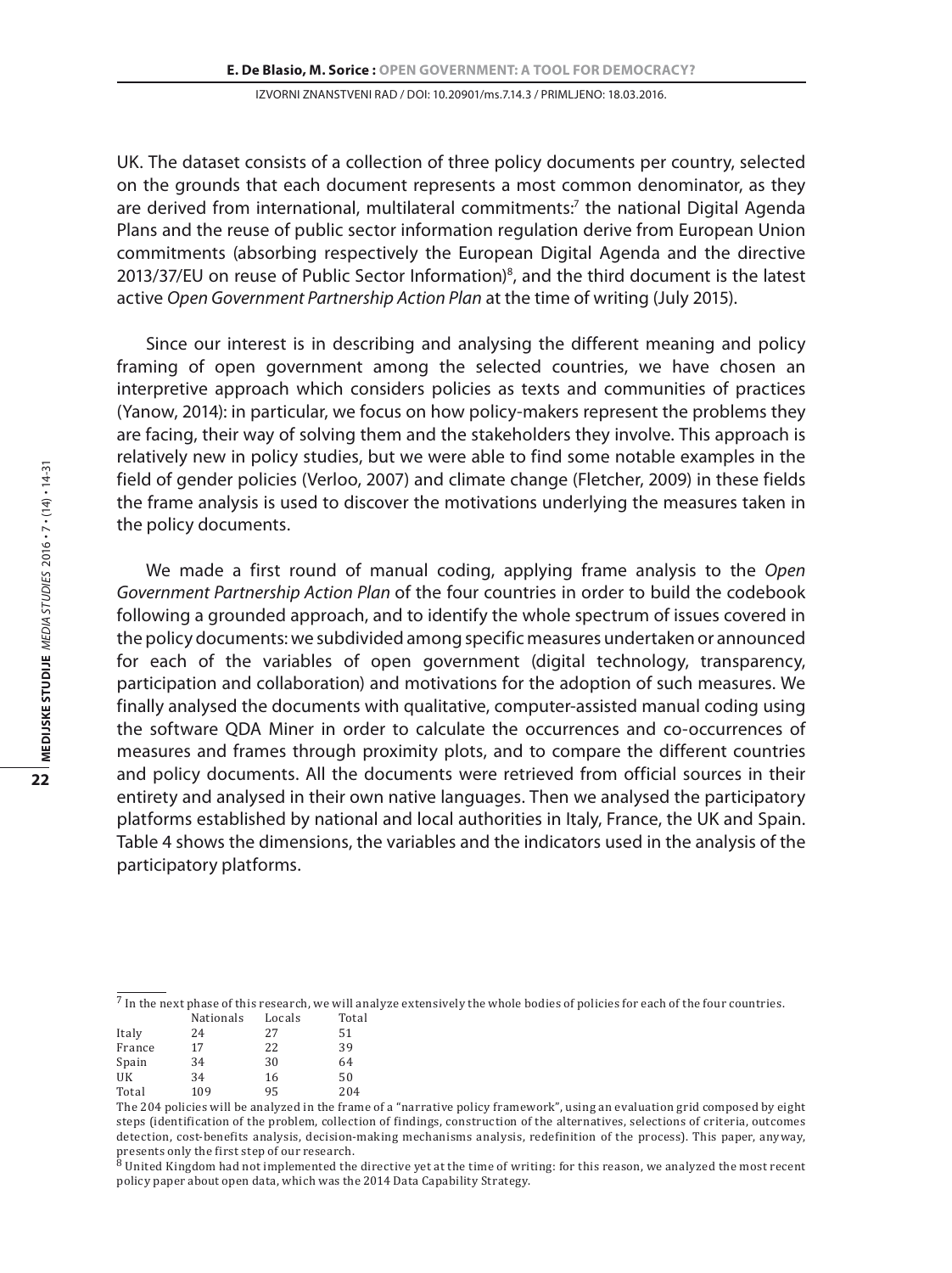| <b>Dimensions</b> | <b>Variables</b>           | <b>Indicators</b>                                                                                                                                                      |
|-------------------|----------------------------|------------------------------------------------------------------------------------------------------------------------------------------------------------------------|
| Design            |                            |                                                                                                                                                                        |
|                   | Properties                 | Code<br>Fund raising<br>Crowdfunding                                                                                                                                   |
|                   | Accessibility              | Entrance<br>Authentication<br>Social authentication<br>Anonymity<br>Inclusiveness (selection criteria)                                                                 |
|                   | Regulation                 | Content policies<br>Moderation<br>Moderator role                                                                                                                       |
|                   | <b>Discussion</b>          | Agenda<br>Articulation                                                                                                                                                 |
| Information       |                            |                                                                                                                                                                        |
|                   | Access                     | Organised information<br>Private sources                                                                                                                               |
|                   | Production                 | Participatory production of contents                                                                                                                                   |
| Transparency      |                            |                                                                                                                                                                        |
|                   | Open data                  | <b>Open Datasets</b>                                                                                                                                                   |
|                   | Public policies monitoring | Open data reuse<br>Information on policies goals<br>Reports                                                                                                            |
| Participation     |                            |                                                                                                                                                                        |
|                   | Interaction                | Contact channels<br>Feedback channels (like, sharing buttons)                                                                                                          |
|                   | Informal debate            | Community spaces                                                                                                                                                       |
|                   | Formal consultation        | Aggregation of the preferences<br>Free comments<br>Formal proposals                                                                                                    |
|                   | Open community             | Deliberative processes<br>Multiple interactions<br>Argumentation<br>Respect and equality<br>Orientation of the decision<br>Experts<br>Private actors (presence or not) |
|                   | Democratic communities     | Endogenous or bottom-up processes                                                                                                                                      |

## Table 4. **Dimensions, variables and indicators used in the analysis of the participatory platforms**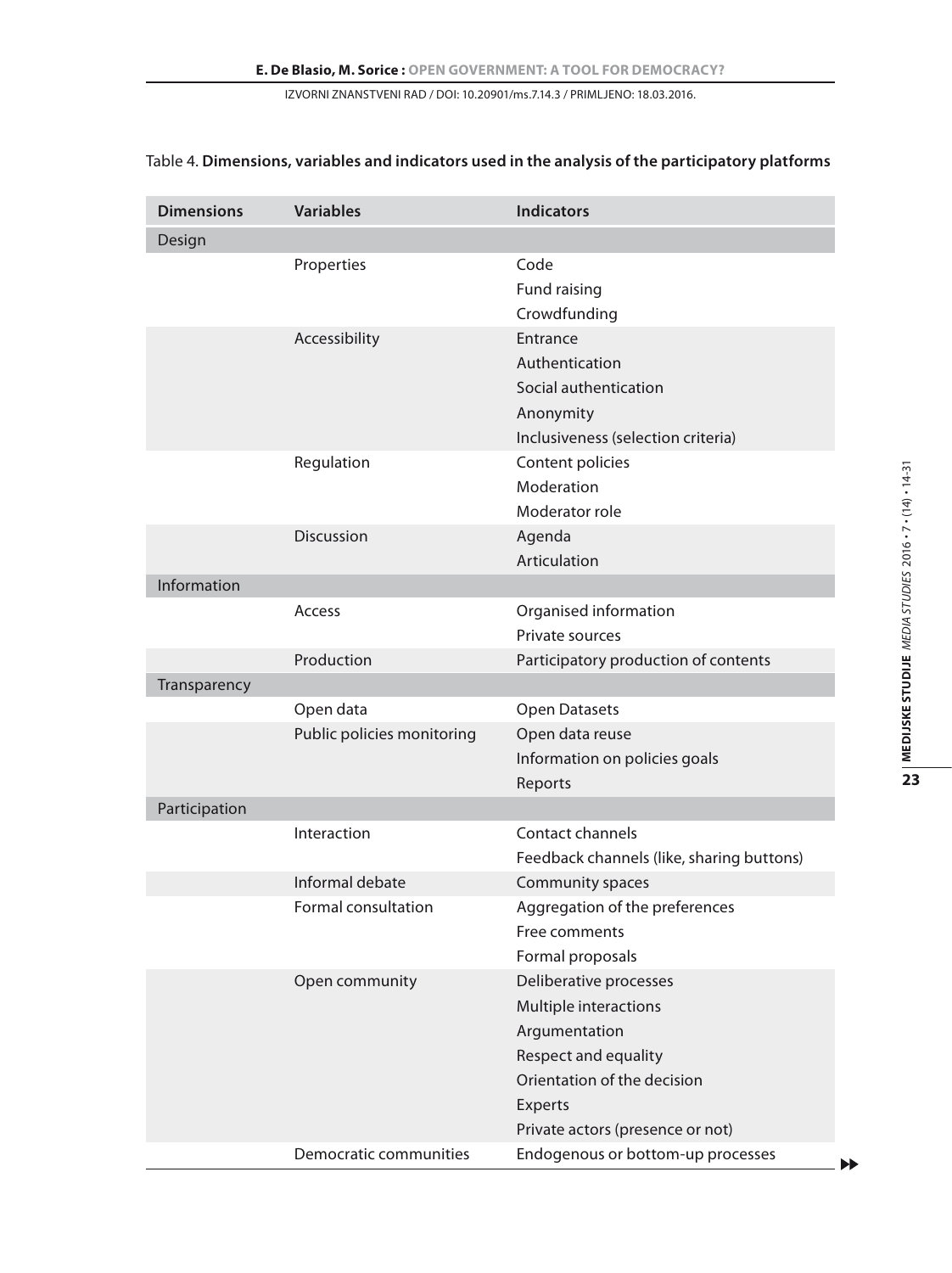| Collaboration |                                                       |                                                                                                                                     |
|---------------|-------------------------------------------------------|-------------------------------------------------------------------------------------------------------------------------------------|
|               | Horizontality - symmetry<br>of decision-making powers | Process reciprocity                                                                                                                 |
|               |                                                       | Continuity                                                                                                                          |
|               |                                                       | Output legitimacy                                                                                                                   |
|               |                                                       | Accountability                                                                                                                      |
|               | Transversality                                        | Policies interoperability                                                                                                           |
|               |                                                       | Actors and events interoperability                                                                                                  |
|               | Collaborative governance                              | Presence of at least three social components<br>(ie public, private and civic)                                                      |
|               |                                                       | Action topic                                                                                                                        |
|               |                                                       | Network communication and coordination                                                                                              |
|               | Institutionalization                                  | Presence of a legal/institutional device as<br>background of collaboration (issued by the<br>same body that publishes the platform) |
|               |                                                       | Mutuality of the legal/institutional device                                                                                         |
|               |                                                       | Binding nature of the process<br>(if a "device" is present)                                                                         |
|               |                                                       | Binding nature of the process<br>(if a "device" is NOT present)                                                                     |

## **Findings**

Our analysis shows that the four European countries have similarities and differences in both the measures undertaken and the frames in which they deploy to motivate their actions (Graph 1).



*Graph 1.* 

Clustering countries according to measures (our elaboration with QDA Miner)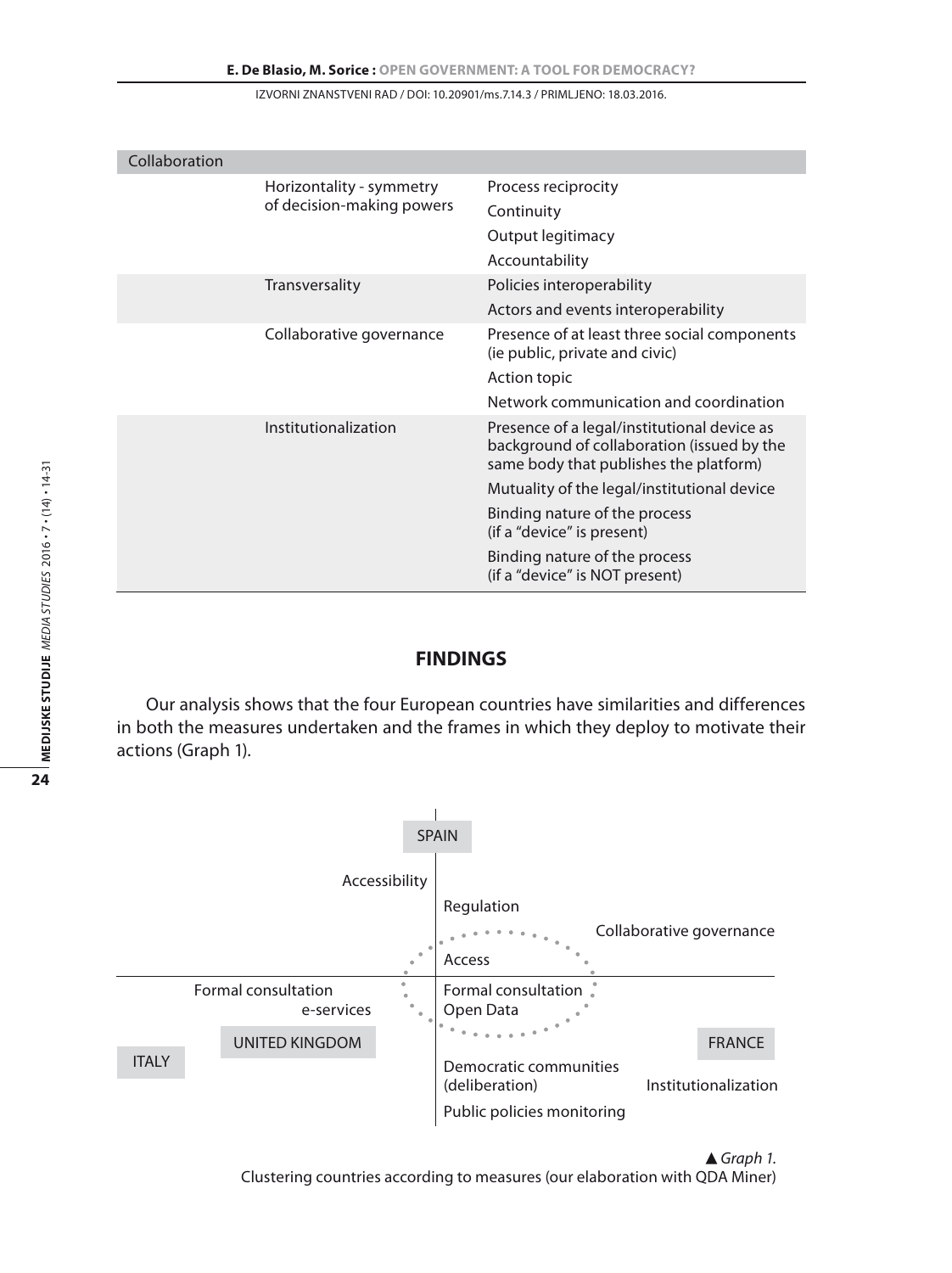In particular, if we look at our measures, we find a least common denominator in issues about access, open data and financial accountability, confirming our assumption: all countries dedicate much more attention to transparency than to participation and collaboration. Another feature among all of the policies is the common reference to consultation practices. All countries are increasingly consulting the public and the private sector during the policy-making process, but again this convergence can be explained by looking at the requirements in the *Open Government Partnership*: all Action Plans must be elaborated in consultation with civil society organizations. Aside from that event, we found that most consultations do not imply a co-decision procedure nor a deliberative process, but are instead intended to come from the recommendations of private actors and civil society organizations, or via public survey. Deliberative processes are best implemented in French policies (both at the legislative and at implementation levels), notably in matters of environment protection and territory management. The government is currently adopting measures to make deliberation a transversal procedure.<sup>9</sup>



 $9$  In 1995 the French "Law Barnier" on environment protection introduced the public debate as a common practice for deliberative decision-making in specific sectors (notably infrastructure, territory management and energy) and instituted a specialized Commission (later enhanced to the status of authority). Currently the Commission is working to coordinate the deliberative design with digital procedures and to extend the matters of deliberation.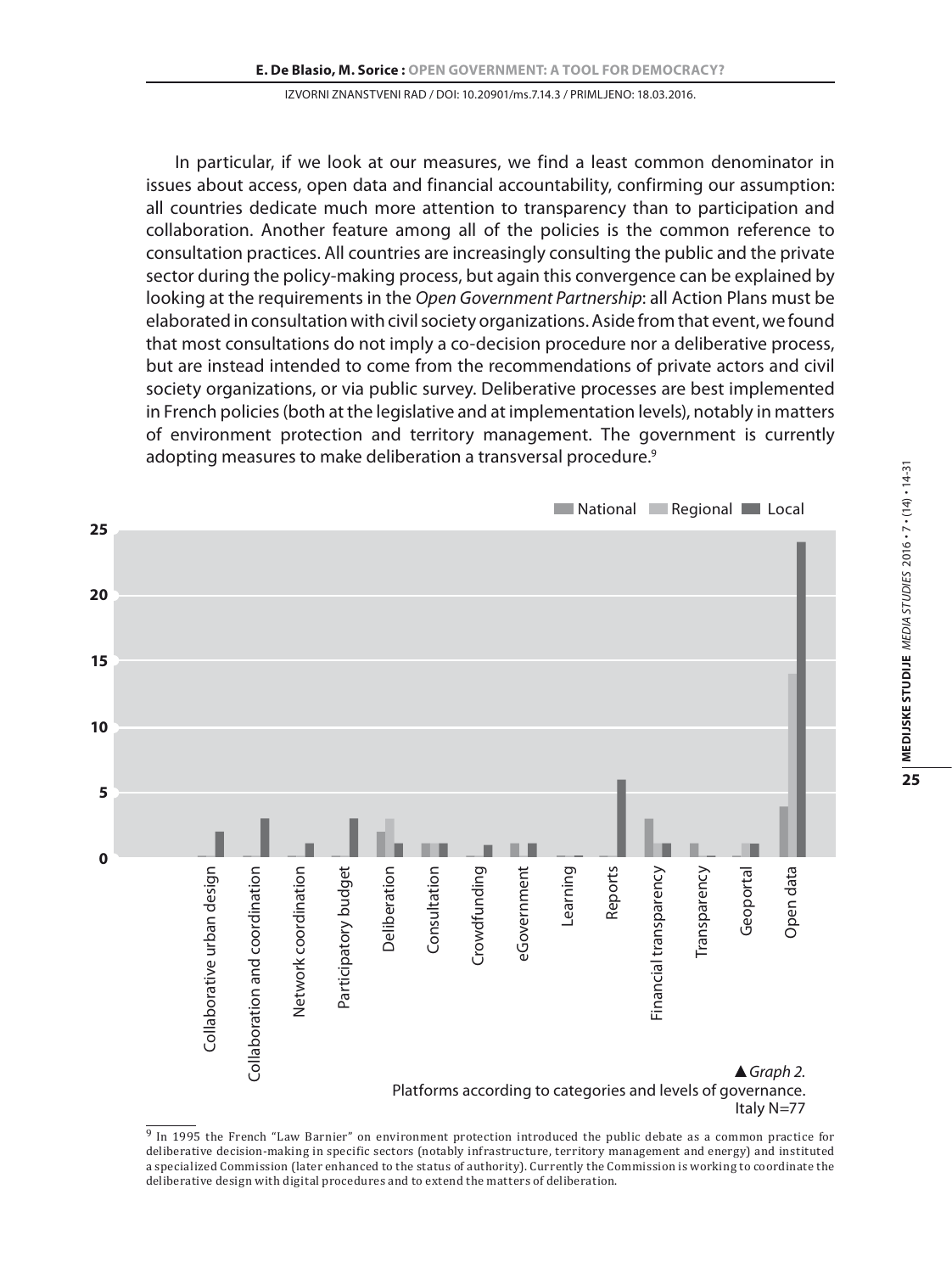

The policies' implementation (say, the digital participatory platforms) shows evidence of some differences when compared to the official documents.

In Graph 2, the different categories of platforms are also considered from a geographical point of view. The difference among levels (national, regional and local) is better highlighted in the Graph 3.

Graph 3 shows the differences between France and Italy at the different institutional level. Graph 4 describes the mere differences between open data platforms and participatory ones among France, Italy and the UK; at this step, it seems that the UK presents a higher percentage of participatory platforms (it is important to remember, however, that the definition of "participatory platforms" is wide and it deserves a more analytical, theoretical effort of understanding).



Open data vs. participation in UK, France and Italy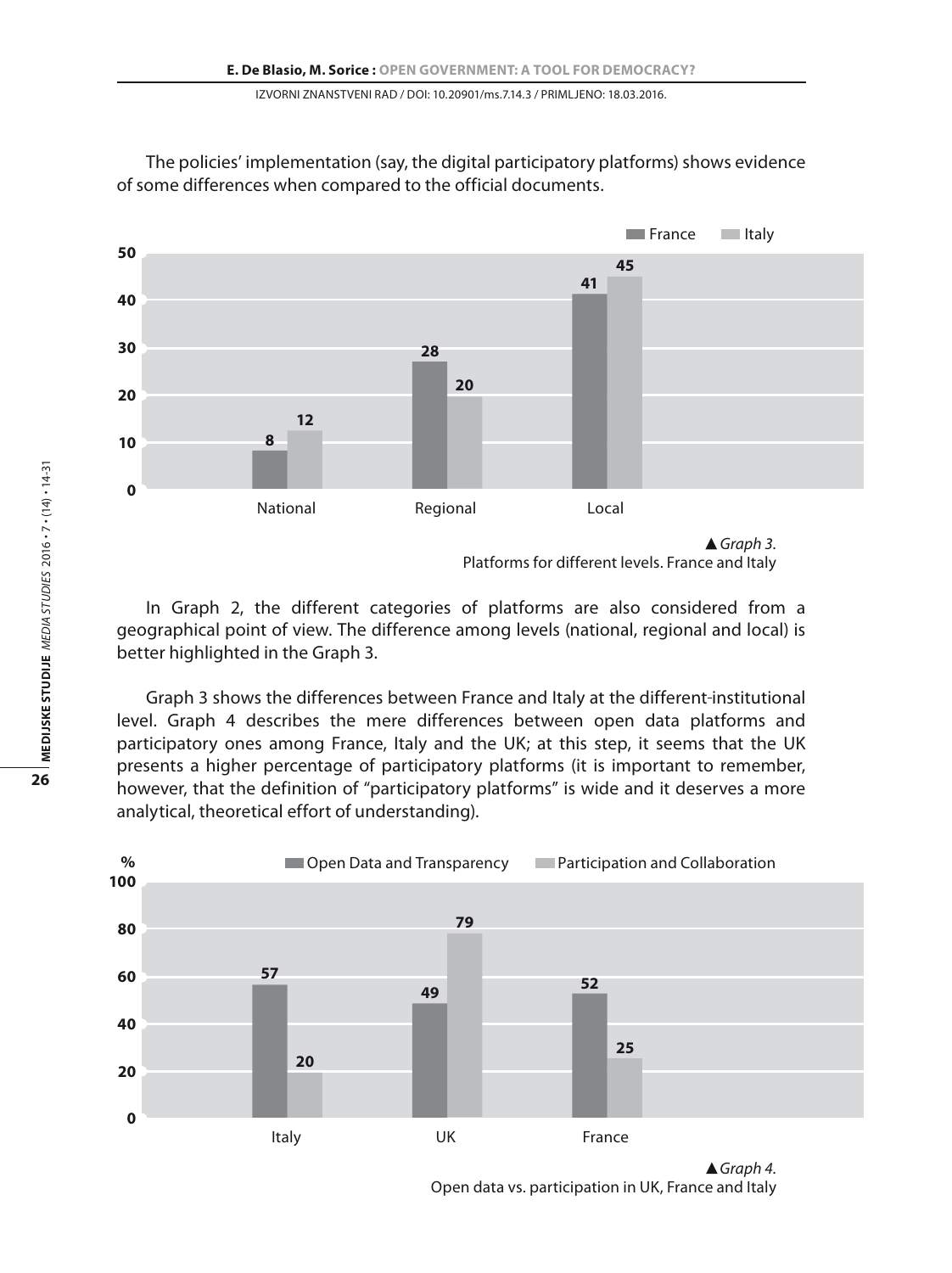Platforms for open data (and transparency) are the most common, both in France and in Italy. If we consider geoportals (very often associated to tourism and leisure even from a "transparency perspective") and transparency platforms as both framed in a specific macro-category (open data and transparency), we can easily see that they represent around the 60% of all the platforms in Italy and France. It means that only 40% of the platforms are specifically designed to improve participation and collaboration between citizens and institutions. This situation is evident if we compare data from France and Italy with those of the United Kingdom (Graph 4). In this case (and in considering open data and transparency we also include financial transparency, claims/consultations and network coordination) we can easily note as the platforms specifically designed for participation are in greater number in UK than in France and Southern Europe. It does not mean that participation is more efficient in the UK, but only that the national infrastructure for digital participation is more developed. At the same time, however the French websites for open data and transparency also call for participation (in the tradition of the *débat public*), while in Italy they have a prominent top-down communication model.

# **Discussion and Conclusions**

Our study helps to clarify the meaning of open government by looking at policy implementation and at the policy content as it relates to transparency, participation, collaboration and digital technologies, all which constitute what we called the open government agenda. By studying policy documents from France, Italy, Spain and the United Kingdom we found that transparency and digital technologies are the most prominent issues, whereas participation and collaboration are less considered and implemented.

This homogeneity can depend on a series of concurrent factors: first the time factor, in the sense that transparency can count on a longer tradition of implementation, notably the access to information. A legal factor is the common background of those countries, all of which are members of the European Union. The trend towards policy convergence is sustained by the regulatory activity of European institutions, which is still more focused on transparency than participation. A technological factor resides in the opportunities of digital technologies that contribute to enhancing the accessibility of information, thereby enlarging the quantity of information and widening the audience. And a final economic factor is evident in the frame used by all countries: data are considered resources for economic growth and the development of new businesses.

The study on policy frames highlights some differences among countries in the motivation for the adoption of open government policies. In particular, the scarce attention paid to participation and collaboration compared to transparency is reflected in the modest activation of what we called the democratic frame, containing references to democratic values such as participation, transparency, equality, inclusion, trust, and privacy rights.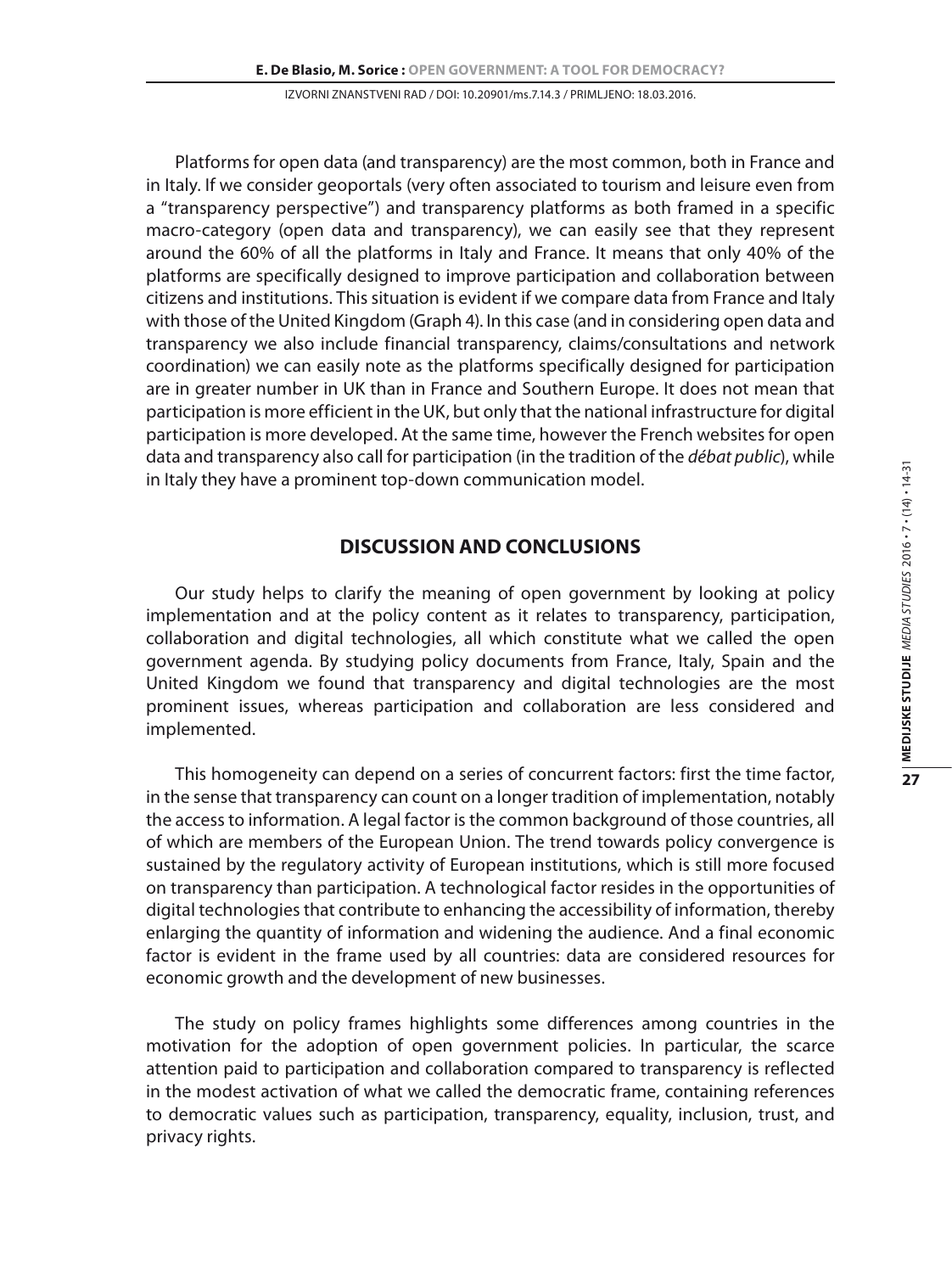Analysing the digital platforms (77 in Italy, 77 in France, 76 in Spain, 130 in the UK) we have to highlight some peculiar differences. First of all the higher number of platforms in the UK; then the peculiarities of the UK with respect to the other three countries. If France shows some specific issues in the policy documents, it is the UK that has a clear specificity in the platforms (or, in the policies implementation). The UK, in other words, appears to have issues not unassimilable to the other three countries.

At the moment, the model of collaborative governance is hardly being implemented into national policies and the open government agenda remains at the level of transparency measures (with some exceptions). Notwithstanding, we could detect different perspectives and motivations for the adoption of open government measures that constitute the proof of a vital debate currently ongoing: in particular, we expect to see different, main models of open government being discussed, adapted and changed in the next few years.

### **References**

>Ansell, Chris and Gash, Alison (2007) Collaborative Governance in Theory and Practice. *Journal of Public Administration Research and Theory* 18 (4): 543-571. DOI: 10.1093/jopart/mum032. >Asp, Kent (1986) *Mäktiga Massmedier* [Powerful Mass Media]. Stockholm: Akademilitteratur. >Blomgren Bingham, Lisa (2010) The Next Generation of Administrative Law: Building the Legal Infrastructure for Collaborative Governance. *Wisconsin Law Review* 2010 (2): 297-356. >Castells, Manuel (1996) *The Rise of the Network Society: The Information Age: Economy, Society, and Culture Volume I*. Oxford: Blackwell. DOI: 10.1002/9781444319514 (edition 2009).

>Clarke, Amanda and Francoli, Mary (2014) What's in a Name? A Comparison of 'Open Government' Definitions across Seven Open Government Partnership Members. *eJournal of eDemocracy and Open Government* 6 (1): 248-266.

>Crouch, Colin (2011) *The Strange Non-Death of Neoliberalism.* Cambridge: Polity.

>Crouch, Colin (2003) *Postdemocrazia* [Post-democracy]*.* Roma-Bari: Laterza.

>Dalton, Russell J. (2000) Value Change and Democracy, pp. 252-269 in Pharr, S. J. and Putnam, R. (eds) *Disaffected Democracies: What's Troubling the Trilateral Countries?.* Princeton: Princeton University Press.

>De Blasio, Emiliana (2014) *Democrazia digitale.* [Digital Democracy] Roma: LUISS University Press. >De Blasio, Emiliana and Sorice, Michele (2014) *Radicals, Rebels and Maybe Beyond. Social Movements, Women's Leadership and the Web 2.0 in the Italian Political Sphere.* Roma: CMDI LUISS. >della Porta, Donatella (2013) *Can Democracy Be Saved? Participation, Deliberation, and Social Movements*. Cambridge: Polity Press.

>Denhardt, Robert B. and Vinzant Denhardt, Janet (2000) The New Public Service: Serving rather than Steering. *Public Administration Review* 60 (6): 549-559. DOI: 10.1111/0033-3352.00117. >Diamond, Larry and Morlino, Leonardo (2005) *Assessing the Quality of Democracy.* Baltimore: The John Hopkins University.

>Dunleavy, Patrick, Margetts, Helen, Bastow, Simon and Tinkler, Jane (2005) New public management is dead – long live digital-era governance. *Journal of Public Administration Research and Theory* 16 (3): 467-494. DOI: 10.1093/jopart/mui057.

>Easton, David (1965) *A Framework for Political Analysis*. Englewood Cliffs, NJ: Prentice-Hall. >Engeli, Isabelle and Rothmayr Allison, Christine (eds) (2014) *Comparative Policy Studies: Conceptual and Methodological Challenges*. Basingstoke: Palgrave MacMillan. DOI: 10.1057/9781137314154. >Fabbrini, Sergio (1999) *Il principe democratico. La leadership nelle democrazie contemporanee.* [The Democratic Prince. Leadership in Contemporary Democracies] Roma-Bari: Laterza.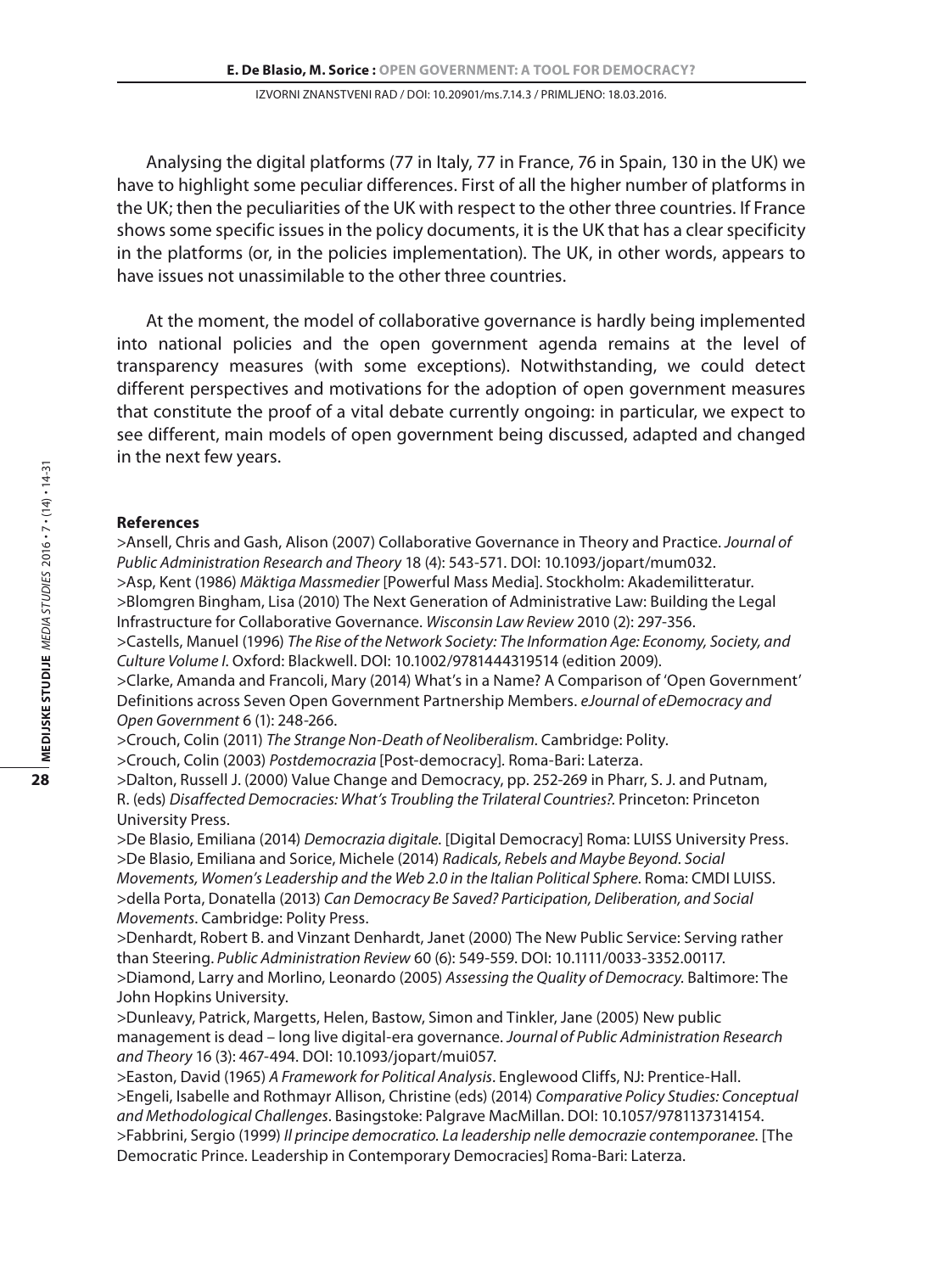>Fishkin, James S. (1991) *Democracy and Deliberation. New Directions for Democratic Reform.* London: Yale University Press.

>Fletcher, Amy Lynn (2009) Clearing the Air: the Contribution of Frame Analysis to Understanding Climate Policy in the United States. *Environmental Politics* 18 (5): 800-816. DOI: 10.1080/09644010903157123.

>Fung, Archon and Wright Erik Olin (2001) Deepening Democracy: Innovations in Empowered Participatory Governance. *Politics & Society* 29 (1): 5-41. DOI: 10.1177/0032329201029001002.

>Hood, Christopher (1991) A Public Management for All Seasons?. *Public Administration* 69 (1): 3-19. >Hood, Christopher and Peters, Guy (2004) The Middle Aging of New Public Management: into the Age of Paradox?. *Journal of public administration research and theory* 14 (3): 267-282. DOI: 10.1093/ jopart/muh019.

>Kaase, Max and Newton, Kenneth (1995) *Beliefs in Government.* New York: Oxford University Press. DOI: 10.1093/0198294727.001.0001 (edition 1998).

>Katz, Richard S. (ed.) (1987) *Party Governments: European and American Experiences.* Berlin-NewYork: W. de Gruyter, European University Institute.

>Lipset, Seymour Martin and Rokkan, Stein (1967) *Party Systems and Voter Alignments: Cross-national Perspectives*. New York: The Free Press.

>Mair, Peter (2000) Partyless Democracy. Solvingthe Paradox of New Labour?. *New Left Review* 2 (2): 21-35.

>Manin, Bernard (1995) *Principes du gouvernement représentatif* [Principles of Representative Government]. Paris: Calmann-Lévy.

>Margetts, Helen and Dunleavy, Peter (2013) The Second Wave of Digital-era Governance: a Quasi-Paradigm for Government on the Web. *Philosophical Transactions of The Royal Society* A 371 (1987): 141-166. DOI: 10.1098/rsta.2012.0382.

>Morlino, Leonardo (2011) *Changes for Democracy. Actors, Structures, Processes.* Oxford: Oxford University Press.

>Morlino, Leonardo (2005) *Introduzione alla ricerca comparata* [Introduction to Comparative Research]. Bologna: Il Mulino.

>Morlino, Leonardo, Piana, Daniela and Raniolo, Francesco (eds) (2013) *La qualità della democrazia in Italia* (The Quality of Democracy in Italy). Bologna: Il Mulino.

>Mulgan, Richard (2014) *Making Open Government Work*. Basingstoke, UK: Palgrave MacMillan. >Noveck, Beth S. (2010) The Single Point of Failure, pp. 49-69 in Lathrop, Daniel and Ruma, Laurel (eds) *Open Government: Collaboration, Transparency, and Participation in Practice*. Sebastopol, CA: O'Reilly Media.

>O'Flynn, Ian (2006) *Deliberative Democracy and Divided Societies.* Edinburgh: Edinburgh University Press.

>O'Reilly, Tim (2010) Government as a Platform, pp. 11-40 in Lathrop, Daniel and Ruma, Laurel (eds) *Open Government: Collaboration, Transparency, and Participation in Practice*. Sebastopol, CA: O'Reilly Media.

>Osborne, Stephen P. (ed.) (2010) *The New Public Governance? Emerging Perspectives on the Theory and Practice of Public Governance*. London: Routledge.

>Pharr, Susan J. and Putnam, Robert (eds) (2000) *Disaffected Democracies: What's Troubling the Trilateral Countries?.* Princeton: Princeton UniversityPress.

>Pollitt, Cristopher and Bouckaert, Geert (2004) Public Management Reform: A Comparative Analysis. Oxford: Oxford University Press.

>Rahat, Gideon and Sheafer, Tamir (2007). The Personalization(s) of Politics: Israel 1949-2003. *Political Communication* 24 (1): 65-80. DOI: 10.1080/10584600601128739.

>Reddick, Christopher G. (2011) Citizen Interaction and E-government: Evidence for the Managerial, Consultative, and Participatory Models. *Transforming Government: People, Process and Policy* 5 (2): 167-184. DOI: 10.1108/17506161111131195.

>Roberts, John Michael (2014) *New Media and Public Activism. Neoliberalism, the State and Radical Protest in the Public Sphere.* Bristol: Policy Press.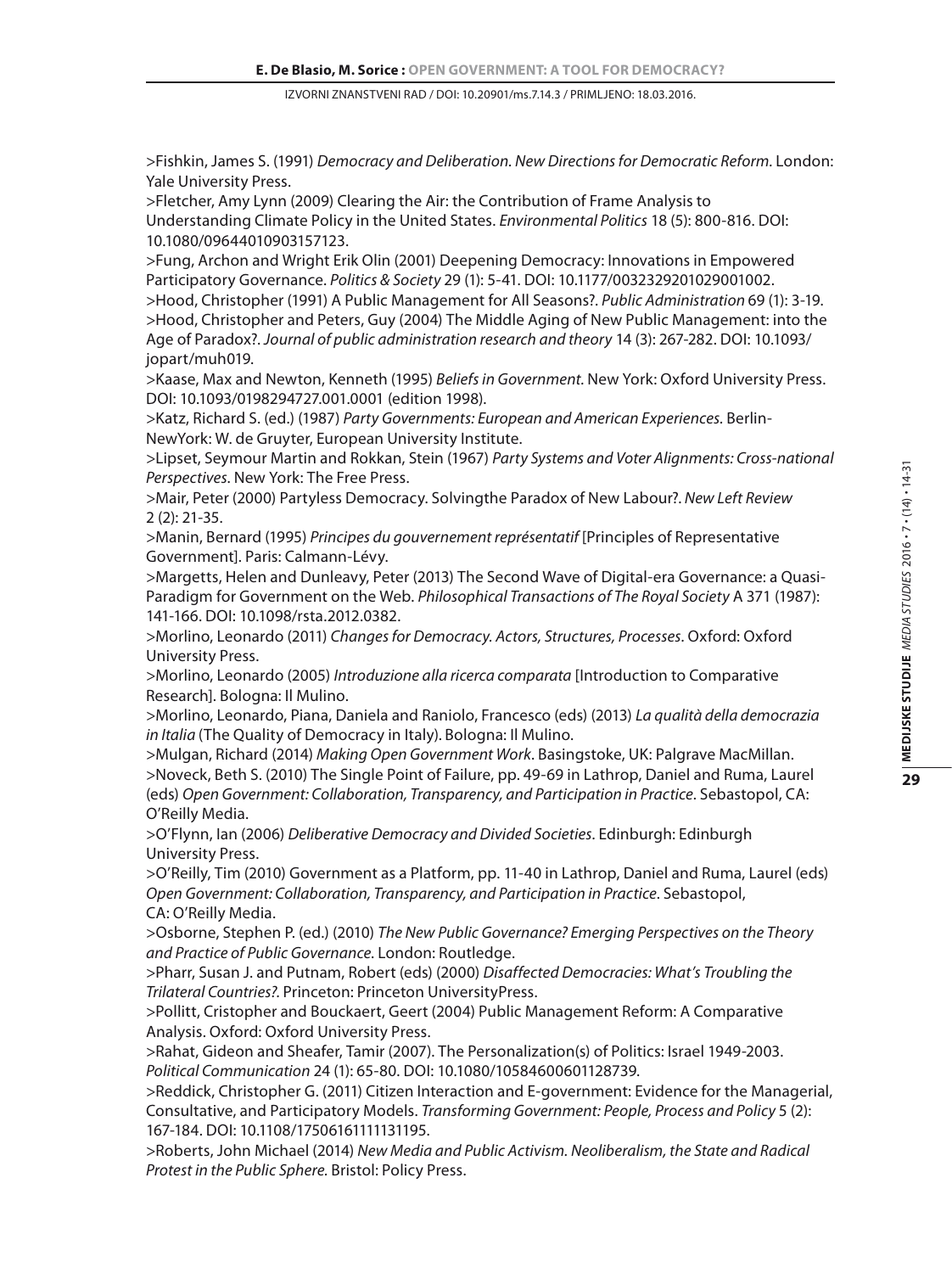>Sartori, Giovani (1987) *Theory of Democracy Revisited,* Chatam House Publishers, New York. >Shapiro, Ian (2003) *The State of Democratic Theory.* Princeton: Princeton University Press. DOI: 10.1515/9781400825899 (edition 2009).

>Sorice, Michele (2014) *I media e la democrazia* [The Media and Democracy]*.* Roma: Carocci. >Streeck, Wolfgang (2014) *Buying Time: The Delayed Crisis of Democratic Capitalism*. London and New York: Verso Books.

>Verloo, Mieke (ed.) (2007) *Multiple Meaning of Gender Equality: A Critical Frame Analysis of Gender Policies in Europe*. Budapest: Central European University Press.

>Weber, Max (2002) *Parlamento e governo. Per la critica politica della burocrazia e del sistema dei partiti* [Parliament and Government: Political Critics of Bureaucracy and of Parties' System]. Bari: Laterza.

>Yanow, Dvora (2014) Interpretive Analysis and Comparative Research, pp. 131-159 in Engeli, Rothmayr Allison (eds) *Comparative Policy Studies: Conceptual and Methodological Challenges.*  Basingstoke: Palgrave MacMillan. DOI: 10.1057/9781137314154.